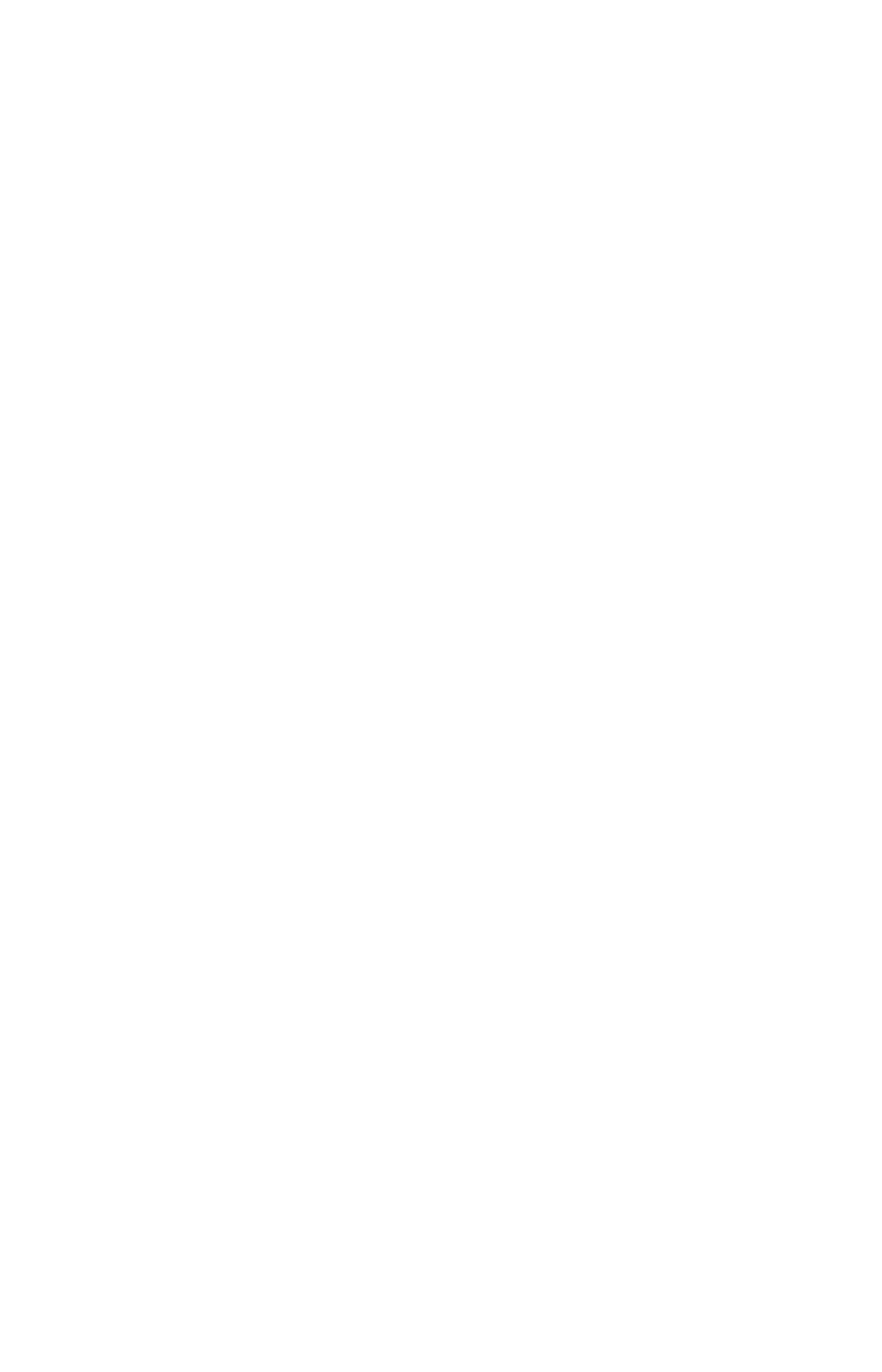# **GQG Partners Global Quality Dividend Income Fund**

#### **Investment Objective**

The GQG Partners Global Quality Dividend Income Fund (the "Fund") seeks long-term capital appreciation and dividend income.

#### **Fund Fees and Expenses**

This table describes the fees and expenses that you may pay if you buy, hold, and sell Investor Shares and Institutional Shares of the Fund. You may be required to pay commissions and/or other forms of compensation to a broker for transactions in Institutional Shares, which are not reflected in the table or the example below.

*Annual Fund Operating Expenses (expenses that you pay each year as a percentage of the value of your investment)*

|                                                                                            | Investor<br><b>Shares</b> | Institutional<br><b>Shares</b> |
|--------------------------------------------------------------------------------------------|---------------------------|--------------------------------|
| <b>Management Fees</b>                                                                     | 0.65%                     | 0.65%                          |
| Other Expenses <sup>1</sup>                                                                | 2.66%                     | 2.41%                          |
| Shareholder Servicing Fee                                                                  | 0.25%                     | None                           |
| <b>Other Operating Expenses</b>                                                            | 2.41%                     | 2.41%                          |
| <b>Total Annual Fund Operating Expenses</b>                                                | 3.31%                     | 3.06%                          |
| Less Fee Reductions and/or Expense Reimbursements <sup>2</sup>                             | $(2.31)\%$                | $(2.31)\%$                     |
| Total Annual Fund Operating Expenses After Fee<br>Reductions and/or Expense Reimbursements | 1.00%                     | 0.75%                          |

*<sup>1</sup> Other Operating Expenses are based on estimated amounts for the current fiscal year.*

*<sup>2</sup> GQG Partners LLC (the "Adviser") has contractually agreed to waive fees and reimburse expenses to the extent necessary to keep Total Annual Fund Operating Expenses (excluding interest, taxes, brokerage commissions and other costs and expenses relating to the securities that are purchased and sold by the Fund, Shareholder Servicing Fees, acquired fund fees and expenses, other expenditures which are capitalized in accordance with generally accepted accounting principles, and non-routine expenses (collectively, "excluded expenses")) from exceeding 0.75% of the average daily net assets of each of the Fund's share classes until July 31, 2022 (the "contractual expense limit"). In addition, the Adviser may recoup all or a portion of its fee waivers or expense reimbursements made during the rolling three-year period preceding the date of the recoupment to the extent that Total Annual Fund Operating Expenses (not including excluded expenses) at the time of the recoupment are below the lower of (i) the contractual expense limit in effect at the time of the fee waiver and/or expense reimbursement and (ii) the contractual expense limit in effect at the time of the recoupment. This agreement may be terminated: (i) by the Board of Trustees (the "Board") of The Advisors' Inner Circle Fund III (the "Trust"), for any reason at any time; or (ii) by the Adviser, upon ninety (90) days' prior written notice to the Trust, effective as of the close of business on July 31, 2022.*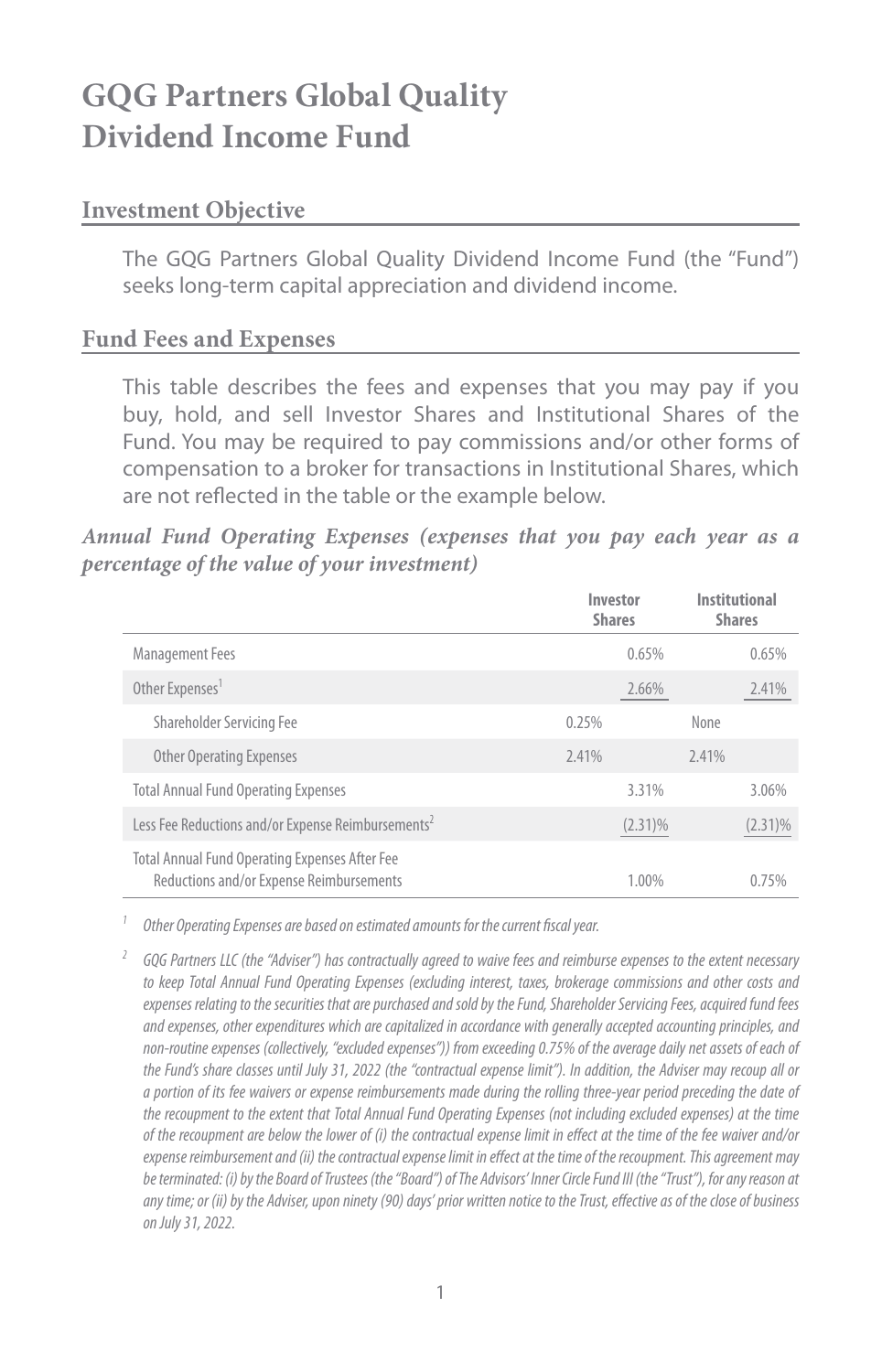#### *Example*

This Example is intended to help you compare the cost of investing in the Fund with the cost of investing in other mutual funds.

The Example assumes that you invest \$10,000 in the Fund for the time periods indicated and then redeem all of your shares at the end of those periods. The Example also assumes that your investment has a 5% return each year and that the Fund's operating expenses (including capped expenses for the period described in the footnote to the fee table) remain the same. Although your actual costs may be higher or lower, based on these assumptions your costs would be:

|                      | 1 Year | 3 Years |
|----------------------|--------|---------|
| Investor Shares      | \$102  | \$684   |
| Institutional Shares |        | \$608   |

#### *Portfolio Turnover*

The Fund pays transaction costs, such as commissions, when it buys and sells securities (or "turns over" its portfolio). A higher portfolio turnover rate may indicate higher transaction costs and may result in higher taxes when Fund shares are held in a taxable account. These costs, which are not reflected in total annual Fund operating expenses or in the example, affect the Fund's performance. Because the Fund has not commenced operations as of the date of this prospectus, it does not have portfolio turnover information to report.

# **Principal Investment Strategies**

Under normal circumstances, the Adviser seeks to achieve the Fund's investment objective by investing primarily in dividend-paying securities of U.S. and non-U.S. companies, including those in emerging market countries. The Adviser considers a company's historical dividend records and current prospects to determine whether an investment satisfies the Fund's criteria for dividend-paying securities, for instance, whether it has a history of paying a dividend. Stocks of companies that have reduced dividends in the past or are not currently paying dividends may be considered for purchase by the Fund if the Adviser believes that the dividend payment or dividend growth is likely to be restored. Securities are selected based on a variety of factors, such as a company's consistent effort to maintain or increase dividends over time while maintaining sufficient profitability. The Fund will generally hold securities of between 30 to 70 issuers that are located both within and outside the U.S., including emerging markets countries, that the Adviser believes are undervalued by the market.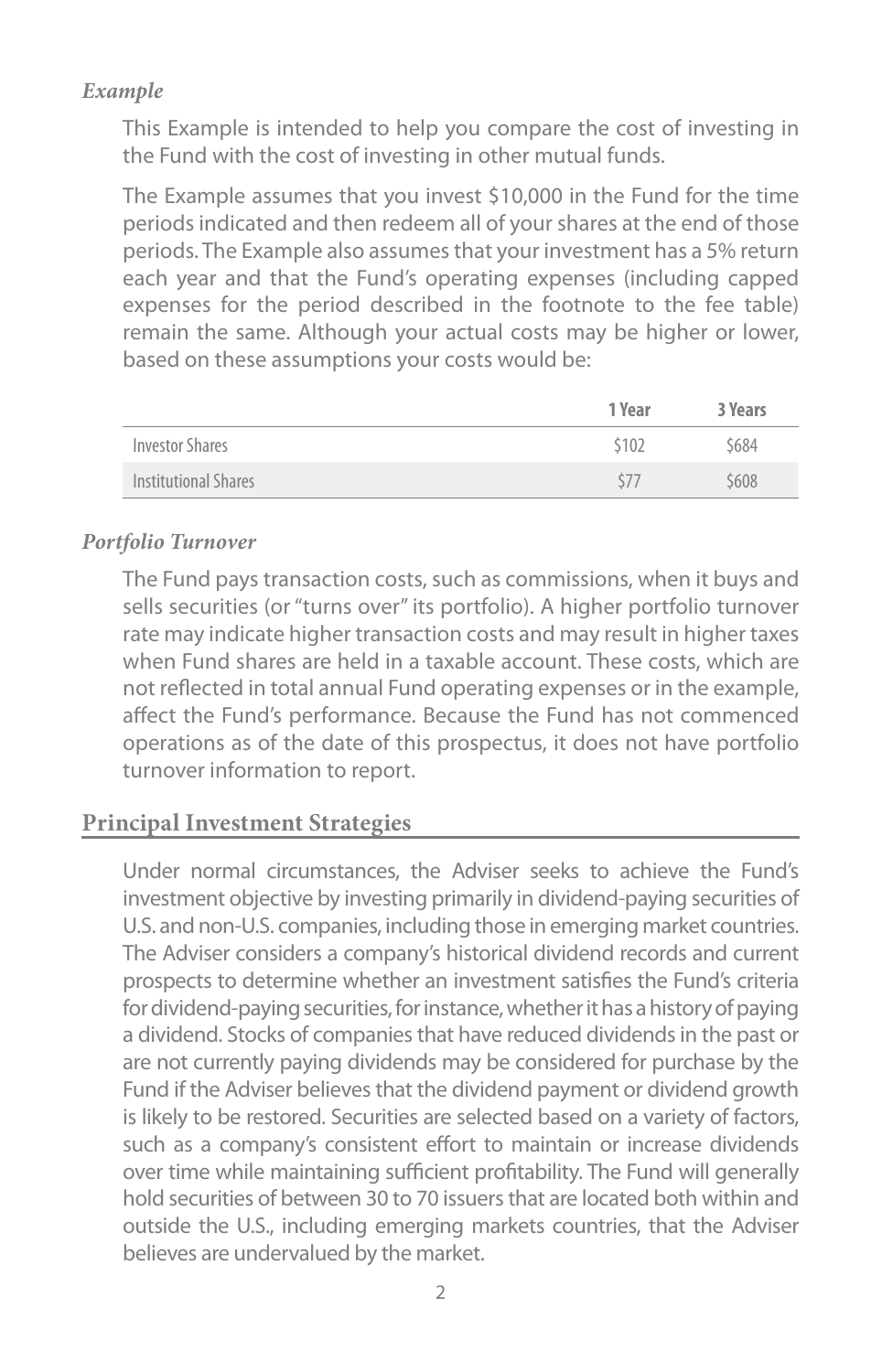The Fund will invest primarily in publicly traded common stocks but may also invest in preferred stocks, exchange-traded funds ("ETFs") with economic characteristics similar to equity securities, depositary receipts (including unsponsored depositary receipts and American Depositary Receipts ("ADRs"), European Depositary Receipts ("EDRs") and Global Depositary Receipts ("GDRs")), which are certificates typically issued by a bank or trust company that represent ownership interests in securities of non-U.S. companies, and participation notes ("P-Notes"), which are derivative instruments designed to replicate equity exposure in certain foreign markets where direct investment is either impossible or difficult due to local investment restrictions. The Fund's portfolio allocations to common and preferred stocks are determined by the Adviser based upon current and relative yield and the potential total return of these securities relative to their investable universe. The Adviser would typically invest in an ETF rather than directly in underlying investments when the Adviser believes that doing so would provide more efficient exposure, liquidity or market access. The Adviser would also typically invest in depositary receipts when local trading in certain non-US. companies is restricted, for added liquidity or if there is a significant discount to the locally traded shares.

The Fund may also invest in initial public offerings ("IPOs") and securities of companies with any market capitalization. IPOs are considered for purchase by the Fund if the Adviser believes that the applicable company meets the same criteria as any other Fund investment in terms of appreciation and income opportunities. The Fund may also invest in U.S. Treasury securities, and in ETFs that attempt to track the price movements of commodities, including gold. Treasuries are considered as alternatives to holding cash if treasuries offer better yields. Commodity ETFs are considered if the Adviser believes that they offer exposure that cannot be met with individual company securities or exposure to markets to which the Fund does not have direct access.

Under normal circumstances, the Fund invests in at least five countries, which may include the United States, and invests at least 40% of its total assets in securities of non-U.S. companies or, if conditions are not favorable, invests at least 30% of its total assets in securities of non-U.S. companies. The Fund considers a company to be a non-U.S. company if: (i) at least 50% of the company's assets are located outside of the U.S.; (ii) at least 50% of the company's revenue is generated outside of the U.S.; (iii) the company is organized, conducts its principal operations, or maintains its principal place of business or principal manufacturing facilities outside of the U.S.; (iv) the company's securities are traded principally outside of the U.S; or (v) the Adviser otherwise believes that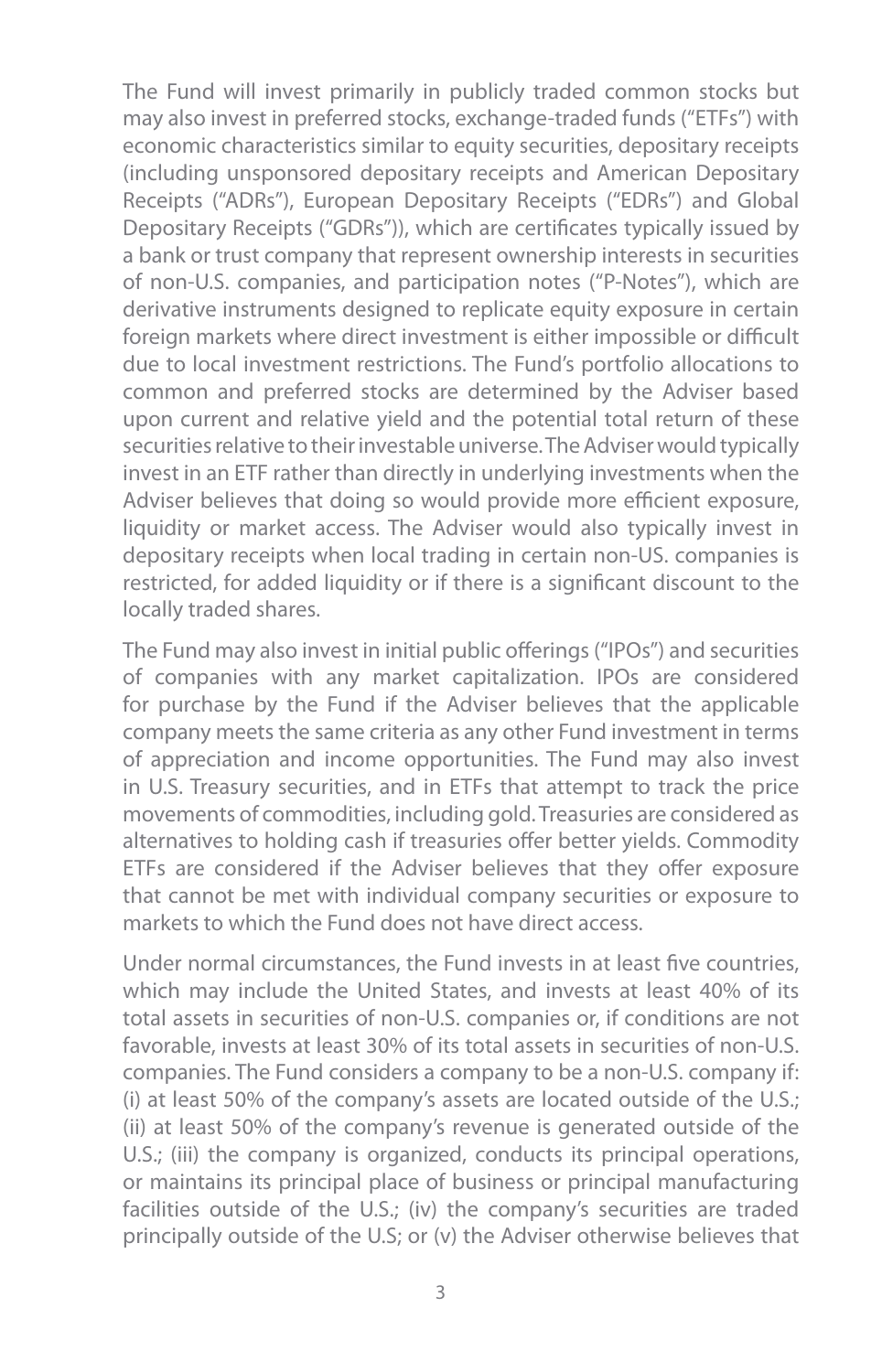the company's assets are exposed to the economic fortunes and risks of a non-U.S. country (because, for example, the Adviser believes that the company's growth is dependent on the country). The Fund may invest in equity securities of companies in both developed and emerging markets. The Fund considers classifications by the World Bank, the International Finance Corporation, the International Monetary Fund and the Fund's benchmark index provider in determining whether a country is an emerging market country. Emerging market countries generally include every country in the world except the U.S., Canada, Japan, Australia, New Zealand, and most of the countries in Western Europe.

The Fund may also invest in A Shares of companies based in the People's Republic of China ("China") that trade on the Shanghai Stock Exchange and the Shenzhen Stock Exchange through the Shanghai – Hong Kong and Shenzhen – Hong Kong Stock Connect programs ("Stock Connect"). China A Shares are considered if they meet the same criteria for inclusion in the Fund's portfolio as any other Fund investment. Stock Connect is a mutual stock market access program designed to, among other things, enable foreign investments in China.

The Adviser seeks to focus on investments in dividend-paying companies located anywhere in the world, including in the U.S. In managing the Fund's investments the Adviser focuses on equity securities that are expected to pay dividends and typically pursues a "growth style" of investing as it seeks to capture market inefficiencies which the Adviser believes are driven by investors' propensity to be too short-sighted and overly focused on quarter-to-quarter price movements rather than a company's fundamentals over a longer time horizon (5 years or more). The Adviser believes that this market inefficiency tends to lead investors to underappreciate the compounding potential of quality, growing companies. To identify this subset of companies, the Adviser generates investment ideas from a variety of sources, ranging from institutional knowledge and industry contacts, to the Adviser's proprietary screening process that seeks to identify suitable companies based on several quality factors such as rates of return on equity and total capital, margin stability and profitability. Ideas are then subject to rigorous fundamental analysis as the Adviser seeks to identify and invest in companies that it believes reflect higher quality opportunities on a forward-looking basis. Specifically, the Adviser seeks to buy companies that it believes are reasonably priced and have strong fundamental business characteristics and sustainable and durable earnings growth. When making purchase and sale decisions between similarly priced investment opportunities with comparable fundamentals, the Adviser seeks to identify relatively higher quality companies with strong financial positions, capable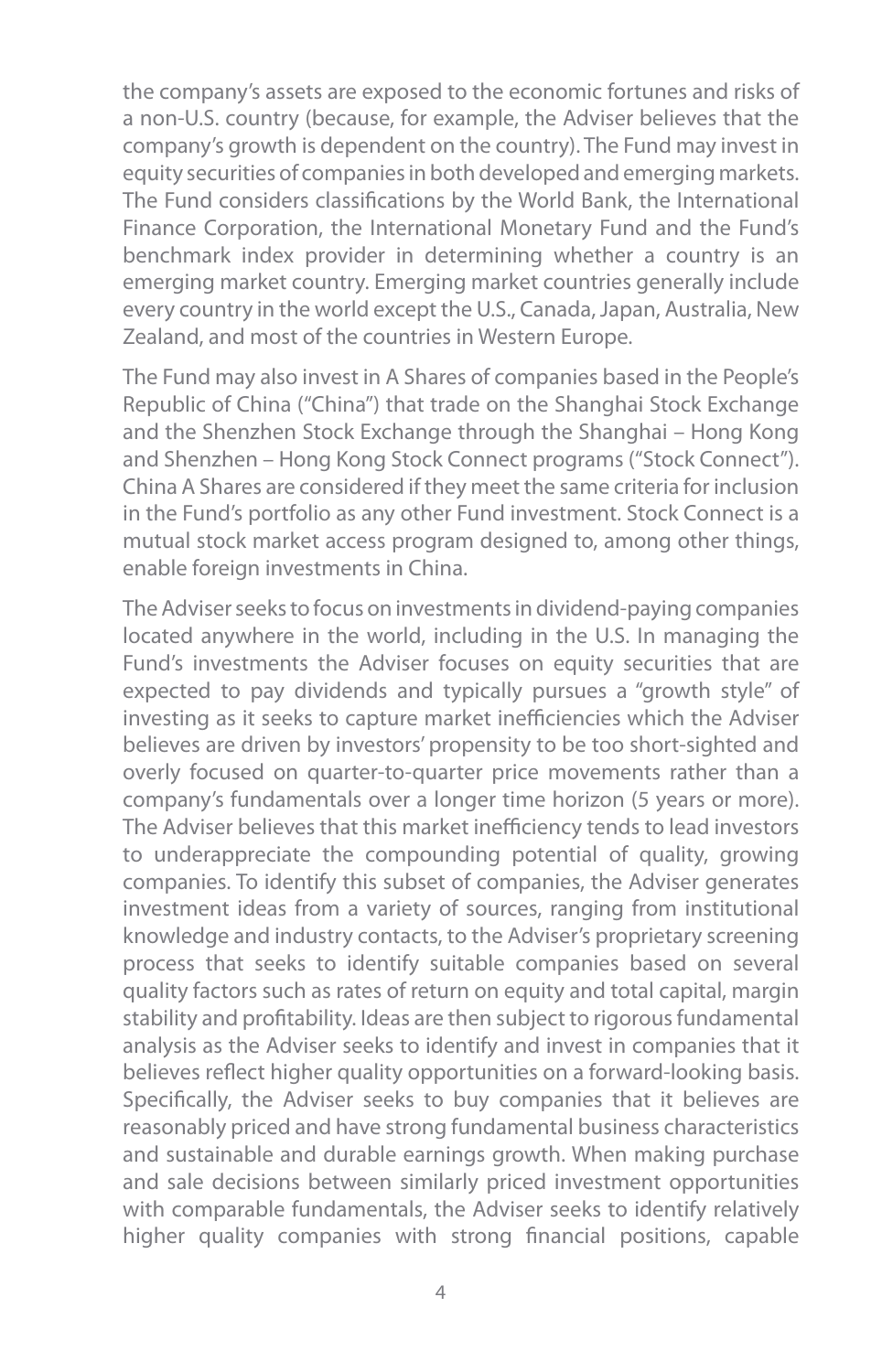management, higher barriers to entry, more opportunity for growth and more durable earnings growth, based on the Adviser's analyses of a company's financial statements, economic health, competitors and the markets that it serves. The Adviser seeks to outperform the Fund's benchmark index over a full market cycle by seeking to capture market upside while limiting downside risk. For these purposes, a full market cycle can be measured from a point in the market cycle (e.g., a peak or trough) to the corresponding point in the next market cycle.

Many of the stocks in which the Fund invests may be considered to be "growth" stocks, in that they may have above-average rates of earnings growth and thus experience above-average increases in stock prices, subject to the Adviser's criteria for quality. In constructing the Fund's portfolio of securities, the Adviser is not constrained by sector or industry weights in the Fund's benchmark. The Fund may invest in any economic sector and, at times, emphasize one or more particular industries or sectors in the portfolio construction process. The Adviser relies on individual stock selection driven by a bottom-up research process rather than seeking to add value based on "top-down", macro based criteria.

The Adviser may sell a company if the Adviser believes that the company's long-term competitive advantage or relative earnings growth prospects have deteriorated, or the Adviser has otherwise lost conviction that the company reflects a higher quality opportunity than other available investments on a forward looking basis. The Adviser also may sell a company if the company has met its price target or is involved in a business combination, if the Adviser identifies a more attractive investment opportunity, or the Adviser wishes to reduce the Fund's exposure to the company or a particular country or geographic region or if the Adviser expects that the company will not make acceptable dividend payments.

The Fund is classified as "non-diversified," which means that it may invest a larger percentage of its assets in a smaller number of issuers than a diversified fund.

#### **Principal Risks**

As with all mutual funds, there is no guarantee that the Fund will achieve its investment objective. You could lose money by investing in the Fund. **A Fund share is not a bank deposit and it is not insured or guaranteed by the FDIC or any government agency.**

**Equity Risk** – Since it purchases equity securities, the Fund is subject to the risk that stock prices may fall over short or extended periods of time.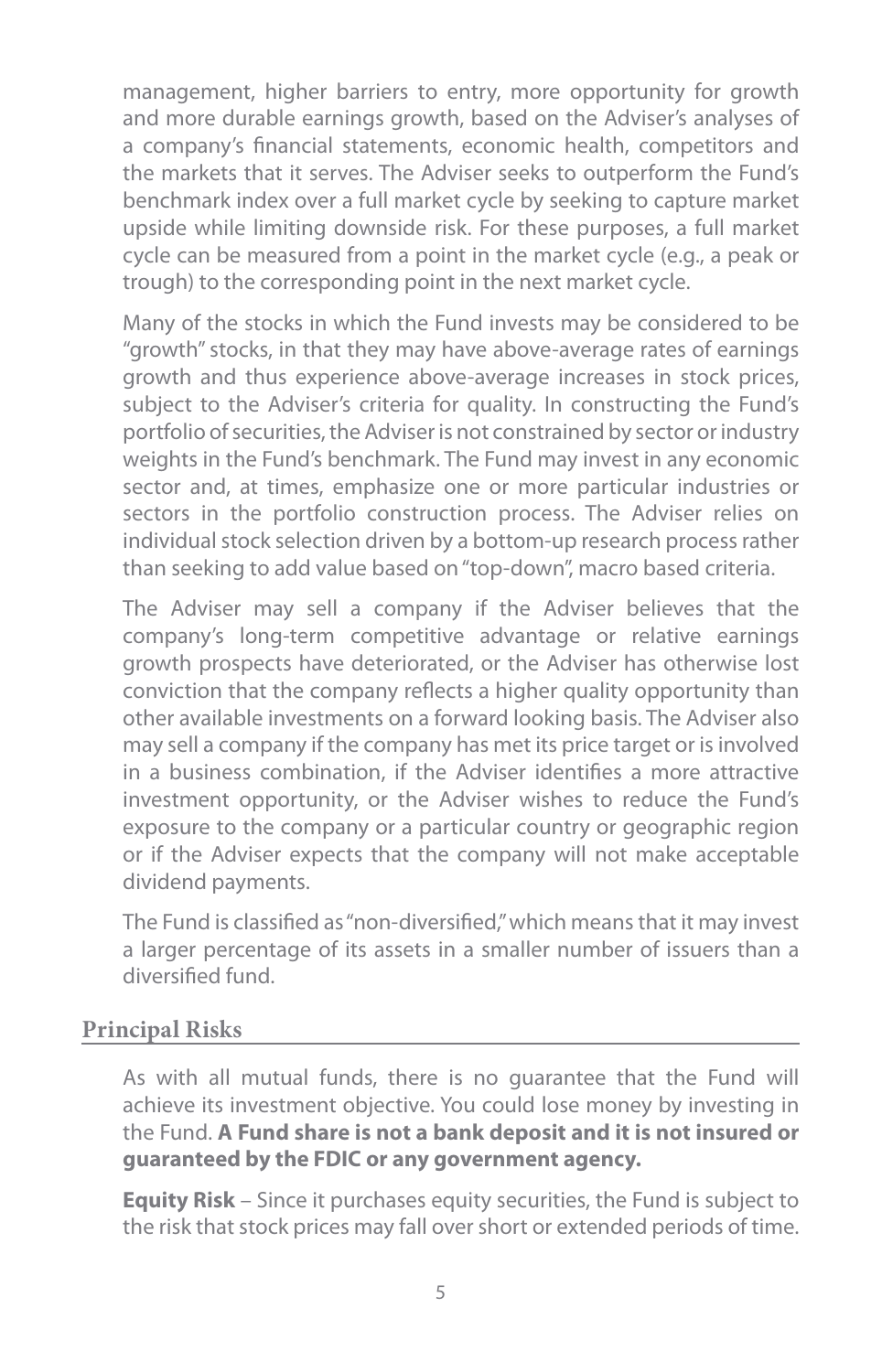Historically, the equity market has moved in cycles, and the value of the Fund's securities may fluctuate from day to day. Individual companies may report poor results or be negatively affected by industry and/ or economic trends and developments. The prices of securities issued by such companies may suffer a decline in response. These factors contribute to price volatility, which is the principal risk of investing in the Fund.

**Dividend-Paying Investments Risk** – The Fund's investments in dividend-paying securities could cause the Fund to underperform other funds. Securities that pay dividends, as a group, can fall out of favor with the market, causing such securities to underperform securities that do not pay dividends. Depending upon market conditions and political and legislative responses to such conditions, dividend-paying securities that meet the Fund's investment criteria may not be widely available and/or may be highly concentrated in only a few market sectors. In addition, issuers that have paid regular dividends or distributions to shareholders may not continue to do so at the same level or at all in the future.

**Market Risk** – The Fund is subject to the risk that the market value of an investment may move up and down, sometimes rapidly and unpredictably. Market risk may affect a single issuer, an industry, a sector or the market as a whole. From time to time, certain investments held by the Fund may have limited marketability and may be difficult to value and sell at favorable times or prices. Markets for securities in which the Fund invests may decline significantly in response to adverse issuer, political, regulatory, market, economic or other developments that may cause broad changes in market value, public perceptions concerning these developments, and adverse investor sentiment or publicity. In addition, extraordinary events outside the control of the Fund, including acts of God (e.g., fire, flood, earthquake, storm, hurricane or other natural disaster), acts of war (e.g., war, invasion, acts of foreign enemies, hostilities, insurrection, or terrorist activities, whether war is declared or not), malicious acts, cyber-attacks and global health events, such as epidemics, pandemics and disease, and their related social and economic impacts, may cause significant adverse market conditions and result in losses in value to the Fund's investments. Such events may initially negatively affect a particular industry, sector, country or region and may spread quickly or unpredictably to negatively affect the global economy, as well as the economies of individual countries, the financial performance of individual companies and sectors, and the markets in general in significant and unforeseen ways.

**Active Management Risk** – The Fund is subject to the risk that the Adviser's judgments about the attractiveness, value, or potential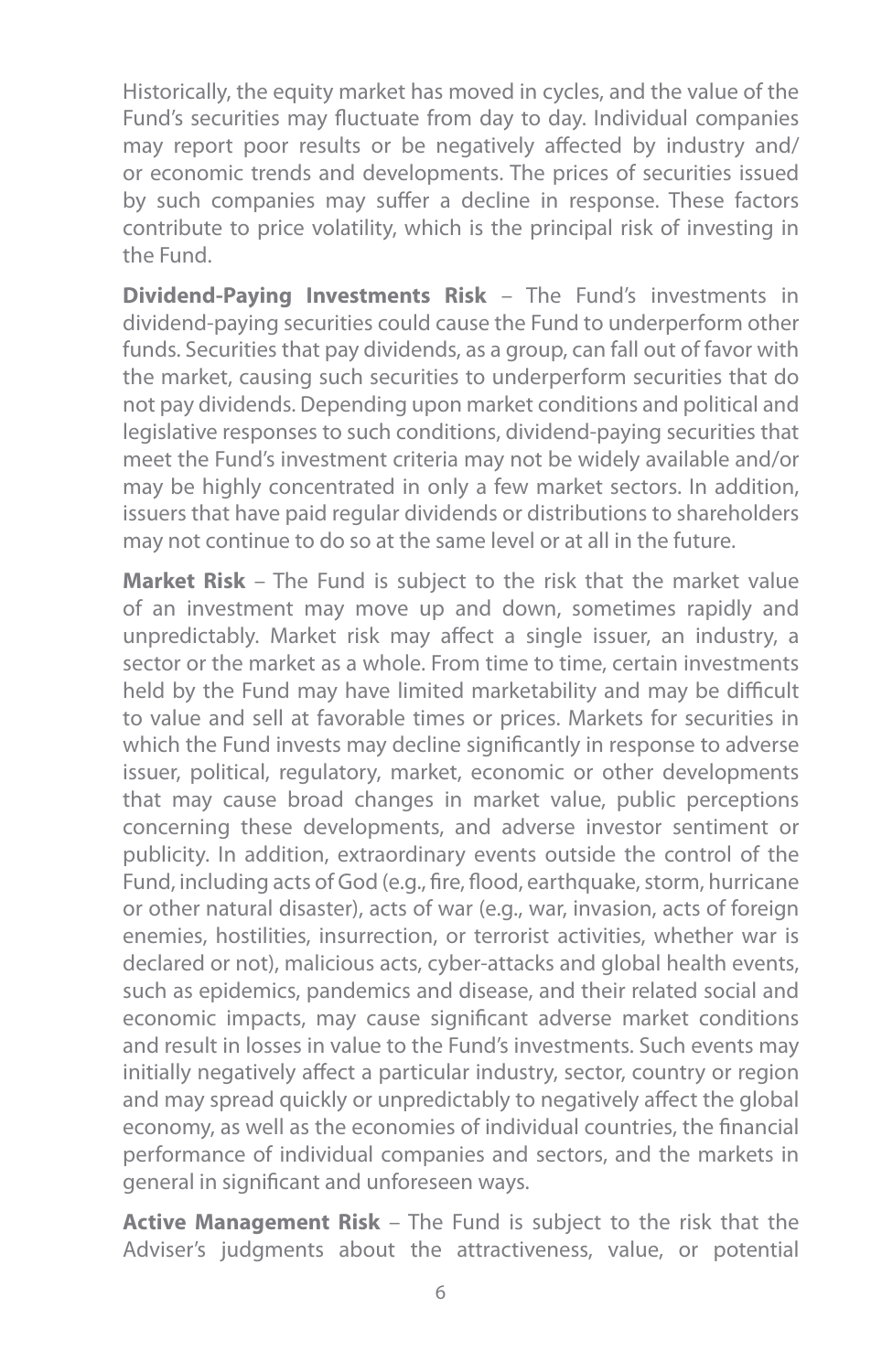appreciation of the Fund's investments may prove to be incorrect. If the investments selected and strategies employed by the Fund fail to produce the intended results, the Fund could underperform in comparison to other funds with similar objectives and investment strategies.

**Sector and Industry Focus Risk** – Because the Fund may, from time to time, be more heavily invested in particular sectors or industries, the value of its shares may be especially sensitive to factors and economic risks that specifically affect those sectors or industries. As a result, the Fund's share price may at times fluctuate more widely than the value of shares of a mutual fund that invests in a broader range of sectors or industries.

**Large Capitalization Company Risk** – The large capitalization companies in which the Fund may invest may lag the performance of smaller capitalization companies because large capitalization companies may experience slower rates of growth than smaller capitalization companies and may not respond as quickly to market changes and opportunities.

**Investment Style Risk** – The Fund pursues a "growth style" of investing, meaning that the Fund invests in equity securities of companies that the Adviser believes will have above-average rates of relative earnings growth and which, therefore, may experience above-average increases in stock prices. Over time, a relative growth investing style may go in and out of favor, causing the Fund to sometimes underperform other equity funds that use differing investing styles.

**Geographic Focus Risk** – To the extent that it focuses its investments in a particular country or geographic region, the Fund may be more susceptible to economic, political, regulatory or other events or conditions affecting issuers and countries within that country or geographic region. As a result, the Fund may be subject to greater price volatility and risk of loss than a fund holding more geographically diverse investments.

**Investing in the United States Risk** – To the extent the Fund invests in issuers within the United States, the Fund may be more susceptible to economic, political, regulatory or other events or conditions affecting issuers within the United States, and may be subject to greater price volatility and risk of loss, than a fund holding more geographically diverse investments.

**De-Globalization Risk** – The Fund's investments may expose the Fund to disruptions associated with "de-globalization" trends in some parts of the world. Nationalism in the U.S. and abroad is on the rise, which presents risks to global commerce and the companies engaged in such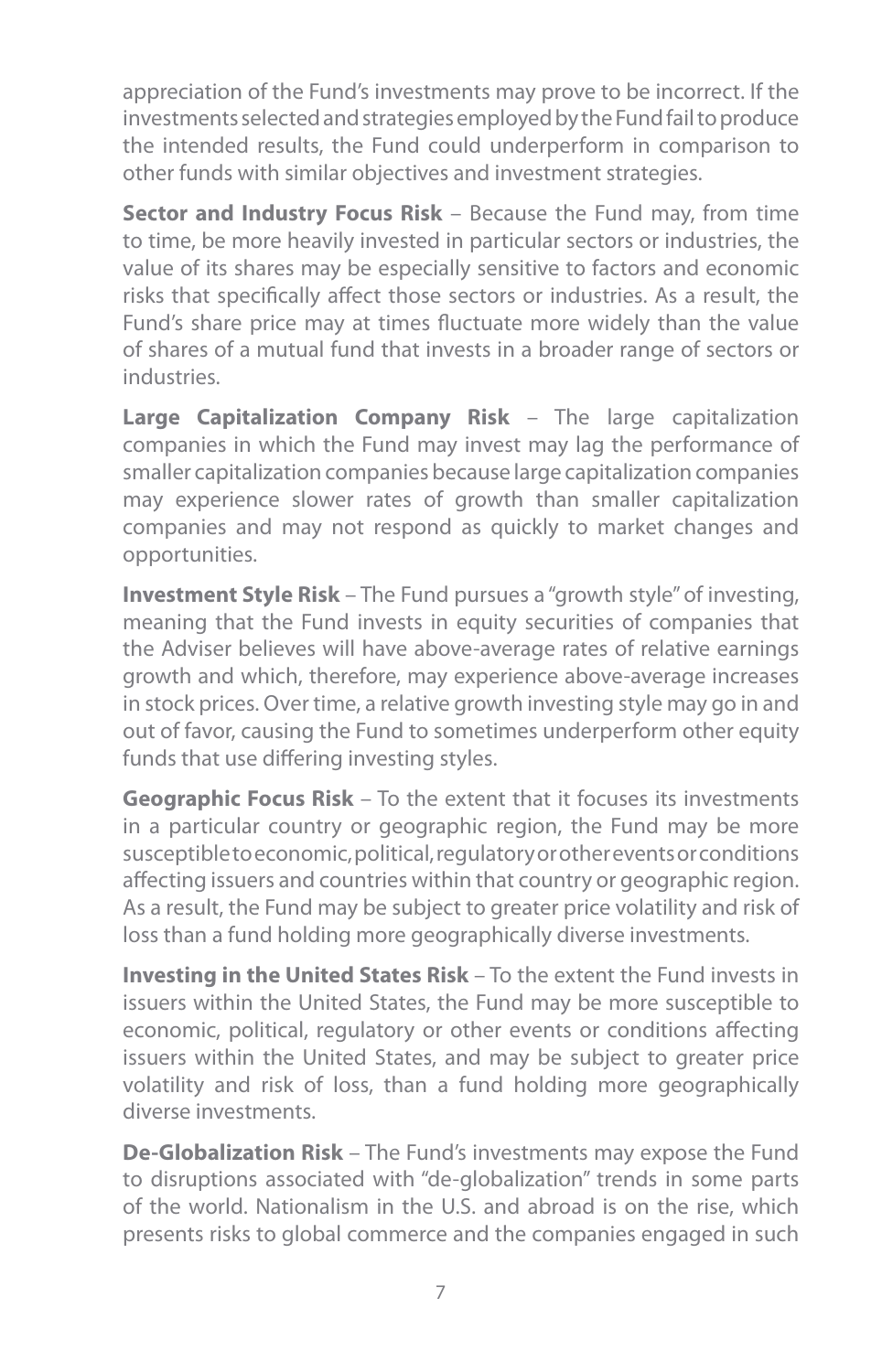commerce. For example, nationalistic trade policies that favor domestic companies as opposed to foreign competitors may become more likely. Such policies may lead to global supply chain and market disruptions, which could have an adverse effect on the companies in which the Fund invests and the performance of the Fund.

**Foreign Company Risk** – Investing in foreign companies, including direct investments and investments through depositary receipts and P-Notes, poses additional risks since political and economic events unique to a country or region will affect those markets and their issuers. These risks will not necessarily affect the U.S. economy or similar issuers located in the U.S. Offerings of securities of foreign companies may not be registered with the U.S. Securities and Exchange Commission (the "SEC") and foreign companies are generally not subject to the regulatory controls imposed on U.S. issuers and, as a consequence, there is generally less publicly available information about foreign securities than is available about domestic securities. Income from foreign securities owned by the Fund may be reduced by a withholding tax at the source, which tax would reduce income received from the securities comprising the Fund's portfolio. Foreign securities may also be more difficult to value than securities of U.S. issuers. While depositary receipts provide an alternative to directly purchasing the underlying foreign securities in their respective national markets and currencies, investments in depositary receipts continue to be subject to many of the risks associated with investing directly in foreign securities.

**Emerging Markets Securities Risk** – The Fund's investments in emerging markets securities, including A Shares of Chinese companies purchased through Stock Connect, are considered speculative and subject to heightened risks in addition to the general risks of investing in foreign securities. Unlike more established markets, emerging markets may have governments that are less stable, markets that are more concentrated and less liquid and economies that are less developed. In addition, the securities markets of emerging market countries may consist of companies with smaller market capitalizations and may suffer periods of relative illiquidity; significant price volatility; restrictions on foreign investment; and possible restrictions on repatriation of investment income and capital. In certain emerging markets, governments have historically exercised substantial control over the economy through administrative regulation and/or state ownership. Furthermore, foreign investors may be required to register the proceeds of sales, and future economic or political crises could lead to price controls, forced mergers, expropriation or confiscatory taxation, seizure, nationalization or creation of government monopolies.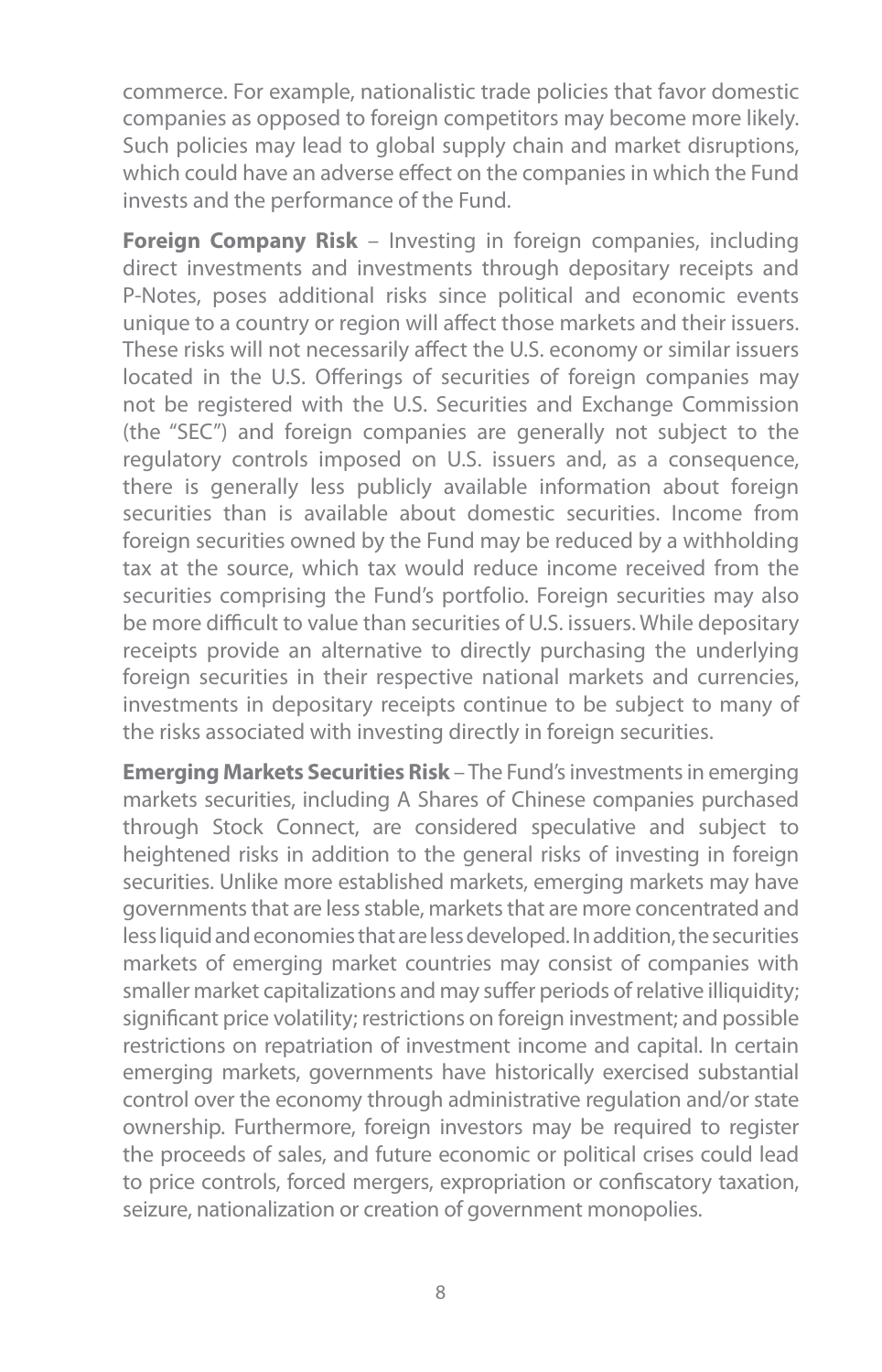**Depositary Receipts Risk** – Investments in depositary receipts may be less liquid and more volatile than the underlying securities in their primary trading market. If a depositary receipt is denominated in a different currency than its underlying securities, the Fund will be subject to the currency risk of both the investment in the depositary receipt and the underlying security. Holders of depositary receipts may have limited or no rights to take action with respect to the underlying securities or to compel the issuer of the receipts to take action. The prices of depositary receipts may differ from the prices of securities upon which they are based. Certain of the depositary receipts in which the Fund invests may be unsponsored depositary receipts. Unsponsored depositary receipts may not provide as much information about the underlying issuer and may not carry the same voting privileges as sponsored depositary receipts. Unsponsored depositary receipts are issued by one or more depositaries in response to market demand, but without a formal agreement with the company that issues the underlying securities.

**Stock Connect Investing Risk** – Trading through Stock Connect is subject to a number of restrictions that may affect the Fund's investments and returns, including a daily quota that limits the maximum net purchases under Stock Connect each day. In addition, investments made through Stock Connect are subject to relatively untested trading, clearance and settlement procedures. Moreover, A Shares purchased through Stock Connect generally may only be sold or otherwise transferred through Stock Connect. The Fund's investments in A Shares purchased through Stock Connect are generally subject to Chinese securities regulations and listing rules. While overseas investors currently are exempt from paying capital gains or value added taxes on income and gains from investments in A Shares purchased through Stock Connect, these tax rules could be changed, which could result in unexpected tax liabilities for the Fund. Stock Connect operates only on days when both the China and Hong Kong markets are open for trading and when banks in both markets are open on the corresponding settlement days. Therefore, the Fund may be subject to the risk of price fluctuations of A Shares when Stock Connect is not trading.

**Foreign Currency Risk** – As a result of the Fund's investments in securities denominated in, and/or receiving revenues in, foreign currencies, the Fund will be subject to currency risk. Currency risk is the risk that foreign currencies will decline in value relative to the U.S. dollar, in which case the dollar value of an investment in the Fund would be adversely affected.

**Small- and Mid-Capitalization Company Risk** – The small- and midcapitalization companies in which the Fund may invest may be more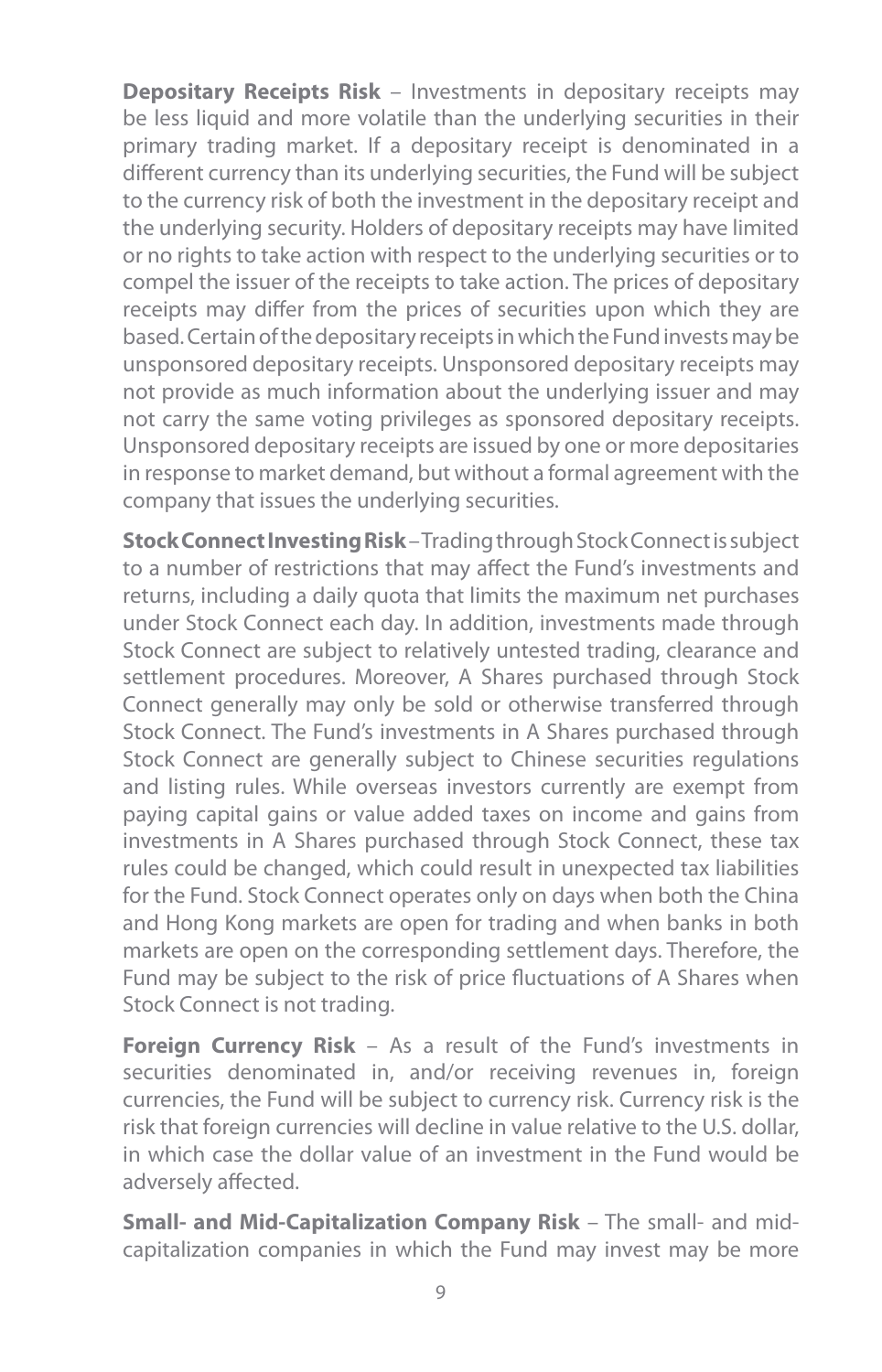vulnerable to adverse business or economic events than larger, more established companies. In particular, investments in these small- and mid-sized companies may pose additional risks, including liquidity risk, because these companies tend to have limited product lines, markets and financial resources, and may depend upon a relatively small management group. Therefore, small- and mid-cap stocks may be more volatile than those of larger companies. These securities may be traded over-the-counter or listed on an exchange.

**Participation Notes Risk** – The return on a P-Note is linked to the performance of the issuers of the underlying securities. The performance of P-Notes will not replicate exactly the performance of the issuers that they seek to replicate due to transaction costs and other expenses. P-Notes are subject to counterparty risk since the notes constitute general unsecured contractual obligations of the financial institutions issuing the notes, and the Fund is relying on the creditworthiness of such institutions and has no rights under the notes against the issuers of the underlying securities. In addition, P-Notes are subject to liquidity risk, which is described elsewhere in this section.

**Large Purchase and Redemption Risk** – Large purchases or redemptions of the Fund's shares may force the Fund to purchase or sell securities at times when it would not otherwise do so, and may cause the Fund's portfolio turnover rate and transaction costs to rise, which may negatively affect the Fund's performance and have adverse tax consequences for Fund shareholders.

**Liquidity Risk** – Certain securities may be difficult or impossible to sell at the time and the price that the Fund would like. The Fund may have to accept a lower price to sell a security, sell other securities to raise cash, or give up an investment opportunity, any of which could have a negative effect on Fund management or performance. Adverse market conditions may be prolonged and may adversely affect the prices and liquidity of the securities and other instruments in which the Fund invests, which in turn could negatively impact the Fund's performance and cause losses on your investment in the Fund.

**IPO Risk** – The market value of shares issued in an IPO may fluctuate considerably due to factors such as the absence of a prior public market, unseasoned trading, the small number of shares available for trading and limited information about a company's business model, quality of management, earnings growth potential, and other criteria used to evaluate its investment prospects. Accordingly, investments in IPO shares involve greater risks than investments in shares of companies that have traded publicly on an exchange for extended periods of time.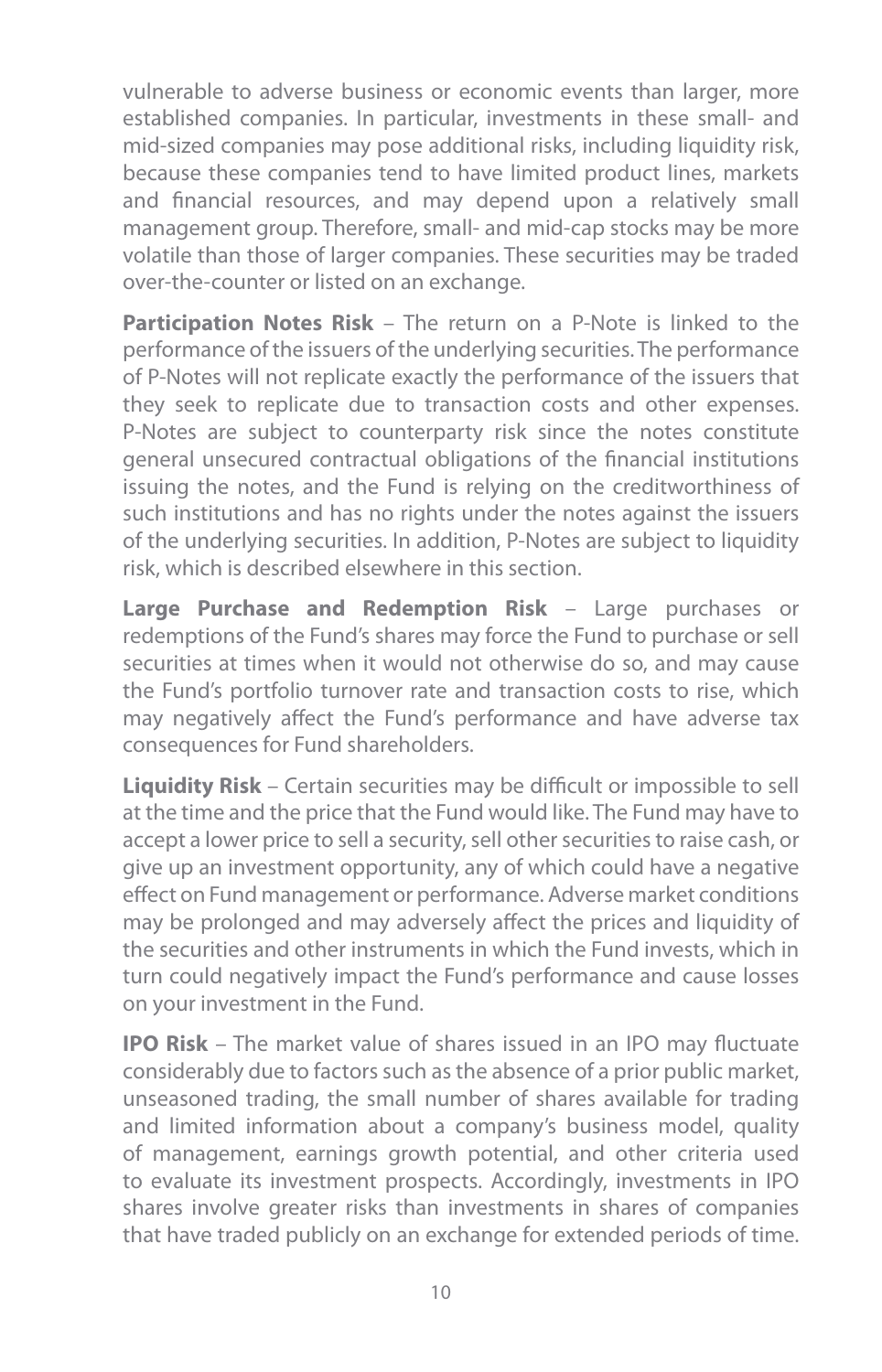Investments in IPO shares may also involve high transaction costs, and are subject to market risk and liquidity risk, which are described elsewhere in this section.

**Preferred Stock Risk** – Preferred stocks in which the Fund may invest are sensitive to interest rate changes, and are also subject to equity risk, which is the risk that stock prices will fall over short or extended periods of time. The rights of preferred stocks on the distribution of a company's assets in the event of a liquidation are generally subordinate to the rights associated with a company's debt securities.

**ETF Risk** – ETFs are pooled investment vehicles, such as registered investment companies and grantor trusts, whose shares are listed and traded on U.S. and non-U.S. stock exchanges or otherwise traded in the over-the-counter market. To the extent that the Fund invests in ETFs, the Fund will be subject to substantially the same risks as those associated with the direct ownership of the securities in which the ETF invests, and the value of the Fund's investment will fluctuate in response to the performance of the ETF's holdings. ETFs typically incur fees that are separate from those of the Fund. Accordingly, the Fund's investments in ETFs will result in the layering of expenses such that shareholders will indirectly bear a proportionate share of the ETFs' operating expenses, in addition to paying Fund expenses.

**Proprietary Model Risk** – Proprietary models that may be used to evaluate securities or securities markets are based on certain assumptions concerning the interplay of market factors and may not adequately take into account certain factors and may result in the Fund having a lower return than if the Fund were managed using another model or investment strategy. The markets or prices of individual securities may be affected by factors not foreseen in developing the models.

**Non-Diversification Risk** – The Fund is classified as "non-diversified," which means it may invest a larger percentage of its assets in a smaller number of issuers than a diversified fund. To the extent that the Fund invests its assets in a smaller number of issuers, the Fund will be more susceptible to negative events affecting those issuers than a diversified fund.

**U.S. Treasury Securities Risk** – A security backed by the U.S. Treasury or the full faith and credit of the United States is guaranteed only as to the timely payment of interest and principal when held to maturity, but the market prices for such securities are not guaranteed and will fluctuate.

**Commodities Risk** – The prices of physical commodities (such as energy, metals, minerals, or agricultural products) may be affected by factors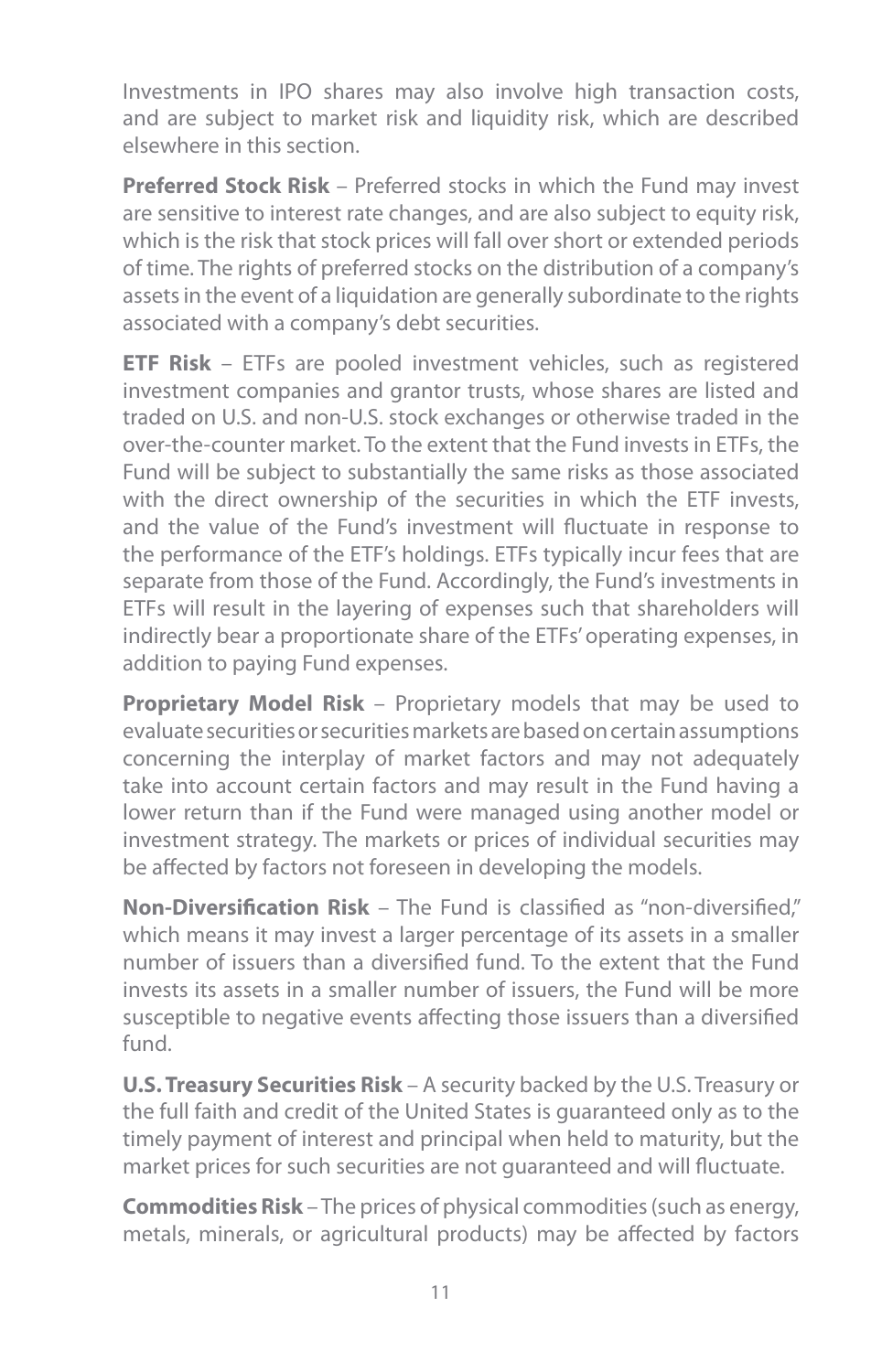such as natural disasters, weather, and U.S. and international economic, political and regulatory developments. The prices of commodities can also fluctuate due to supply and demand disruptions in major producing or consuming regions, as well as temporary distortions in the commodities markets due to, among other factors, lack of liquidity, the participation of speculators, and government regulation and other actions.

**New Fund Risk** – Because the Fund is new, investors in the Fund bear the risk that the Fund may not be successful in implementing its investment strategy, may not employ a successful investment strategy, or may fail to attract sufficient assets under management to realize economies of scale, any of which could result in the Fund being liquidated at any time without shareholder approval and at a time that may not be favorable for all shareholders. Such liquidation could have negative tax consequences for shareholders and will cause shareholders to incur expenses of liquidation.

## **Performance Information**

The Fund is new, and therefore has no performance history. Once the Fund has completed a full calendar year of operations, a bar chart and table will be included that will provide some indication of the risks of investing in the Fund by showing the variability of the Fund's returns and comparing the Fund's performance to a broad measure of market performance. Of course, the Fund's past performance (before and after taxes) does not necessarily indicate how the Fund will perform in the future.

Updated performance information is available on the Fund's website at www.gqgpartners.com or by calling toll-free to 866-362-8333.

#### **Investment Adviser**

GOG Partners LLC

#### **Portfolio Managers**

Rajiv Jain, Chairman and Chief Investment Officer of the Adviser and Co-Portfolio Manager of the Fund, has served as Co-Portfolio Manager of the Fund since its inception in 2021.

James Anders, CFA, Senior Investment Analyst at the Adviser and Co-Portfolio Manager of the Fund, has served as Co-Portfolio Manager of the Fund since its inception in 2021.